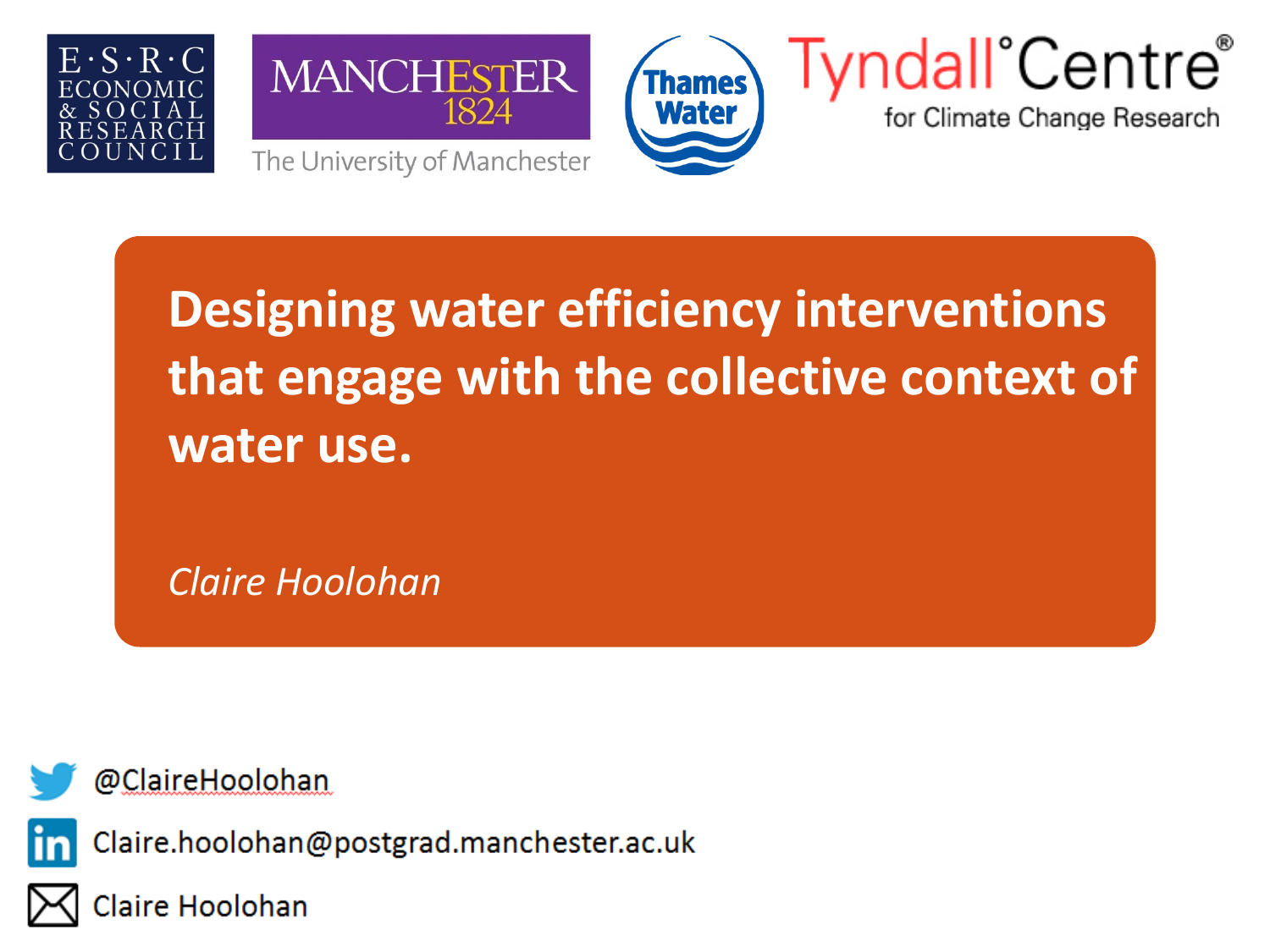#### **Collective social, cultural and material elements**

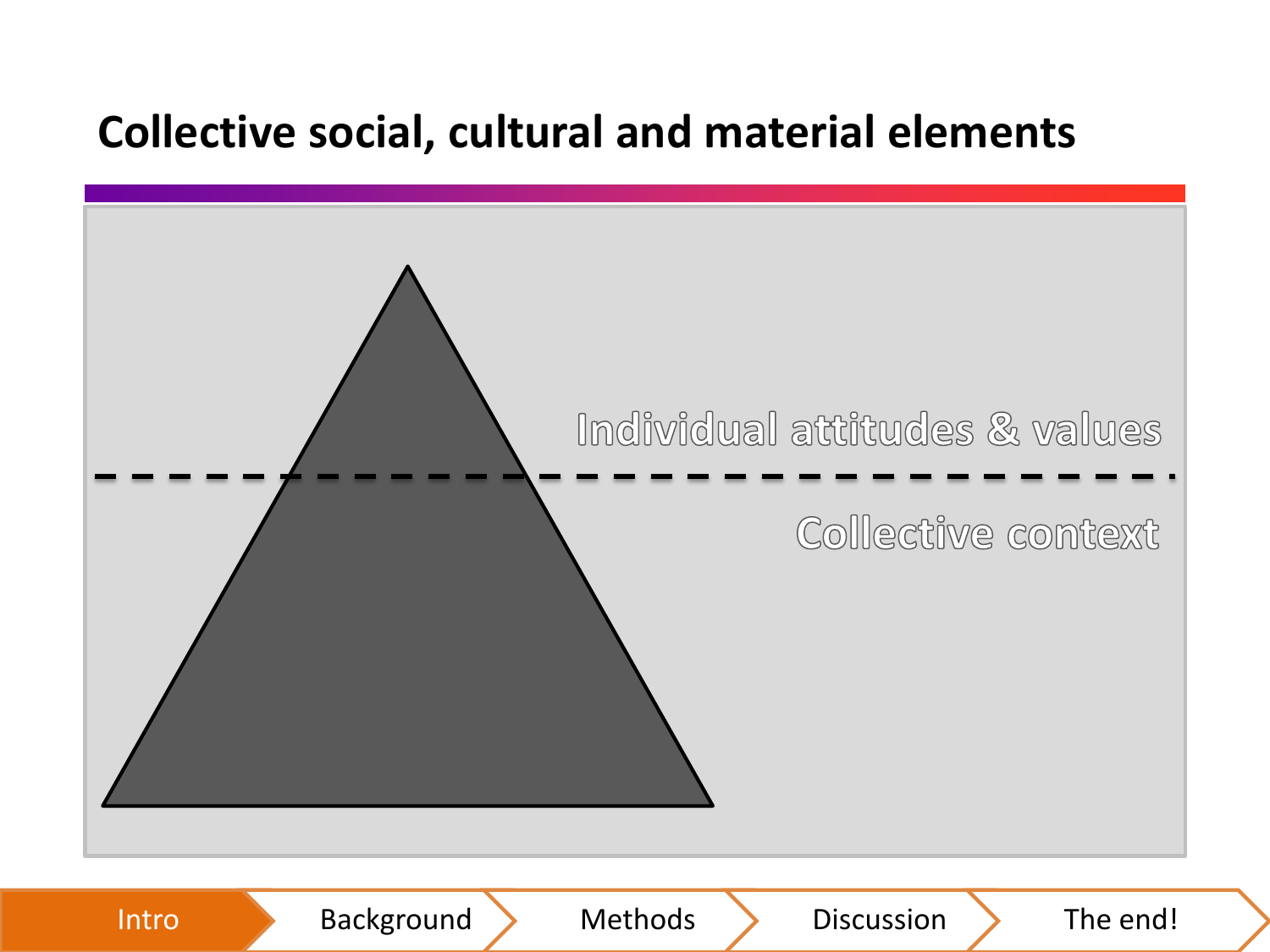### **Expectations**

- **Everybody is different:** and people understand that is both normal and OK, and expect that water will be provided for as they chose to use it.
- **Its not a waste, its just how it is:** people are often aware they use more than they "need" but don't expect to be told what to do, however well justified it might be, or how attractive its made to look.
- **Not here not now:** Water scarcity is seen to be a global issue, not something "our rainy nation" suffers from and not something people will experience personally within their lifetime.
- **Dur water, their problem:** People understand that they pay for water so that someone else takes care of managing it, which includes demand management.
- **Safe and sound:** Water is understood to circulate between pipes, treatment plants and homes; disconnected from natural variability.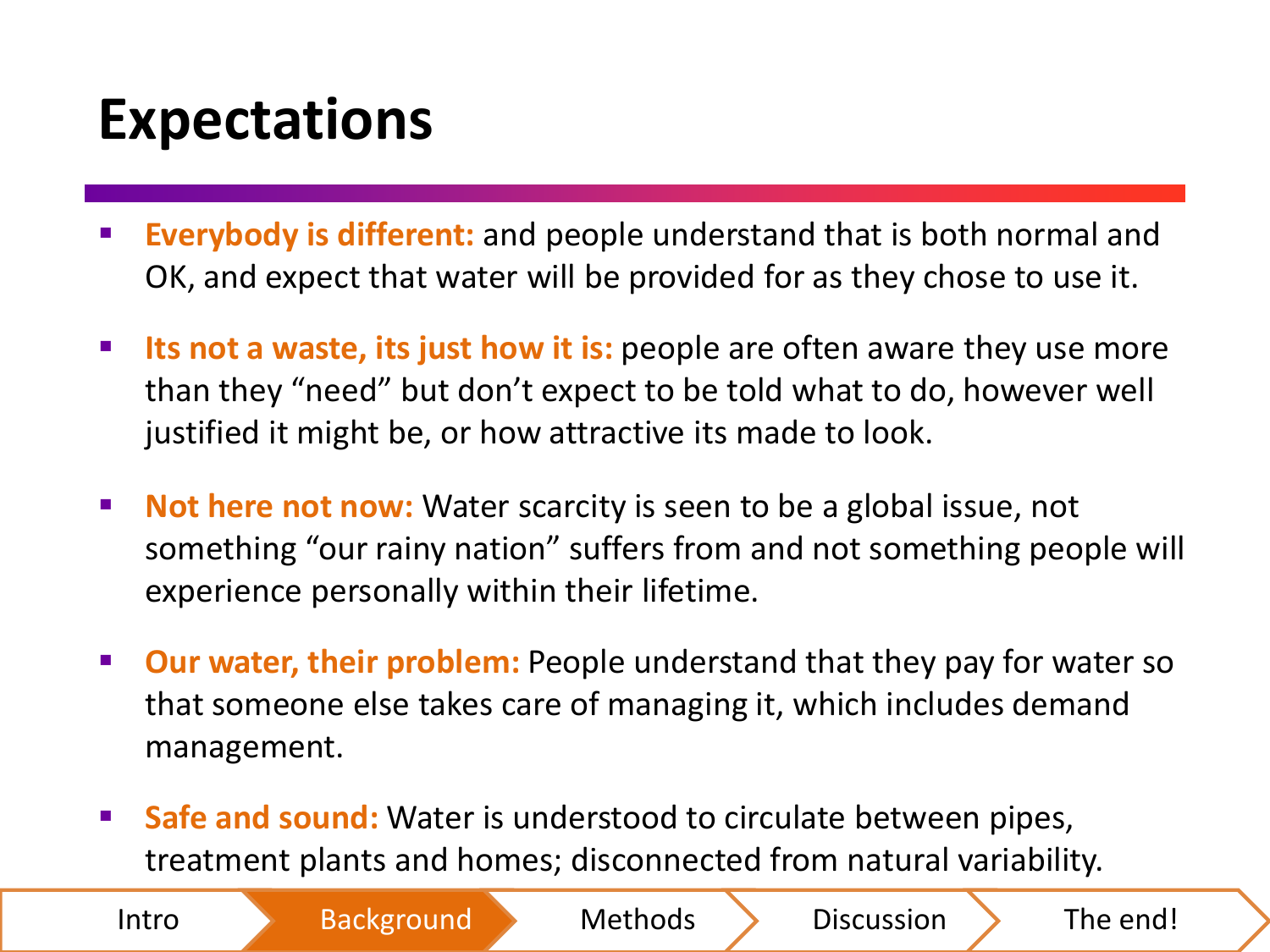### **Experiences**

- **People learn from each other:** and water use is guided through interaction and exchange. For example:
	- » Children learn from parents,
	- » People talk and learn (but this isn't common as water use is private)
- **People observe and experience:** a much more natural way of understanding how water is used. For example:
	- » People gain an impression of normal use by observing others
	- » 'Normal' use is also implied in the design of technologies and homes
- Things (like dress codes, building standards, design conventions) **convey a sense of normal** that is not always conducive to less water intensive behaviour.

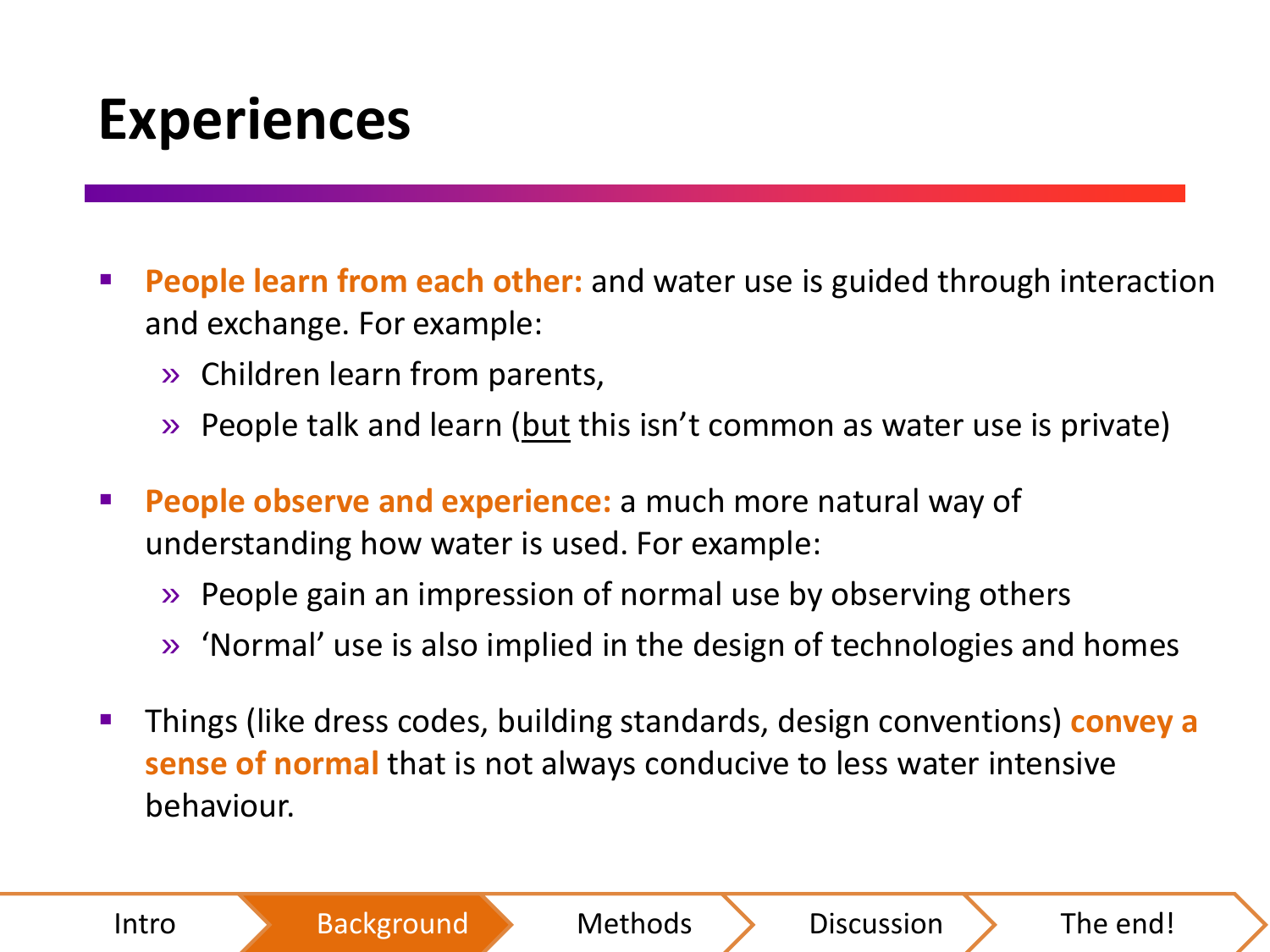## **Material 'lock-in'**

- **Design matters:** Material design of objects and homes shape how water is used. Examples include:
	- » garden watering is shaped by the types of plants in the garden and how outdoor space is used;
	- » clothing "needs washing" due to a mismatch between fabrics and functions (e.g. white overalls) and "needs wearing" as a result of dresscodes and uniforms;
	- » small basins and large taps designed for hand-washing and tooth-brushing rather than washing bodies reinforces showering;
	- » a lack of space in the home for "not dirty but not clean" clothes encourages high frequency washing.
- Domestic water use is itself a relatively recent phenomena, but there are few alternatives.

| Intro | <b>Background</b> | <b>Methods</b> | <b>Discussion</b> | The end! |
|-------|-------------------|----------------|-------------------|----------|
|-------|-------------------|----------------|-------------------|----------|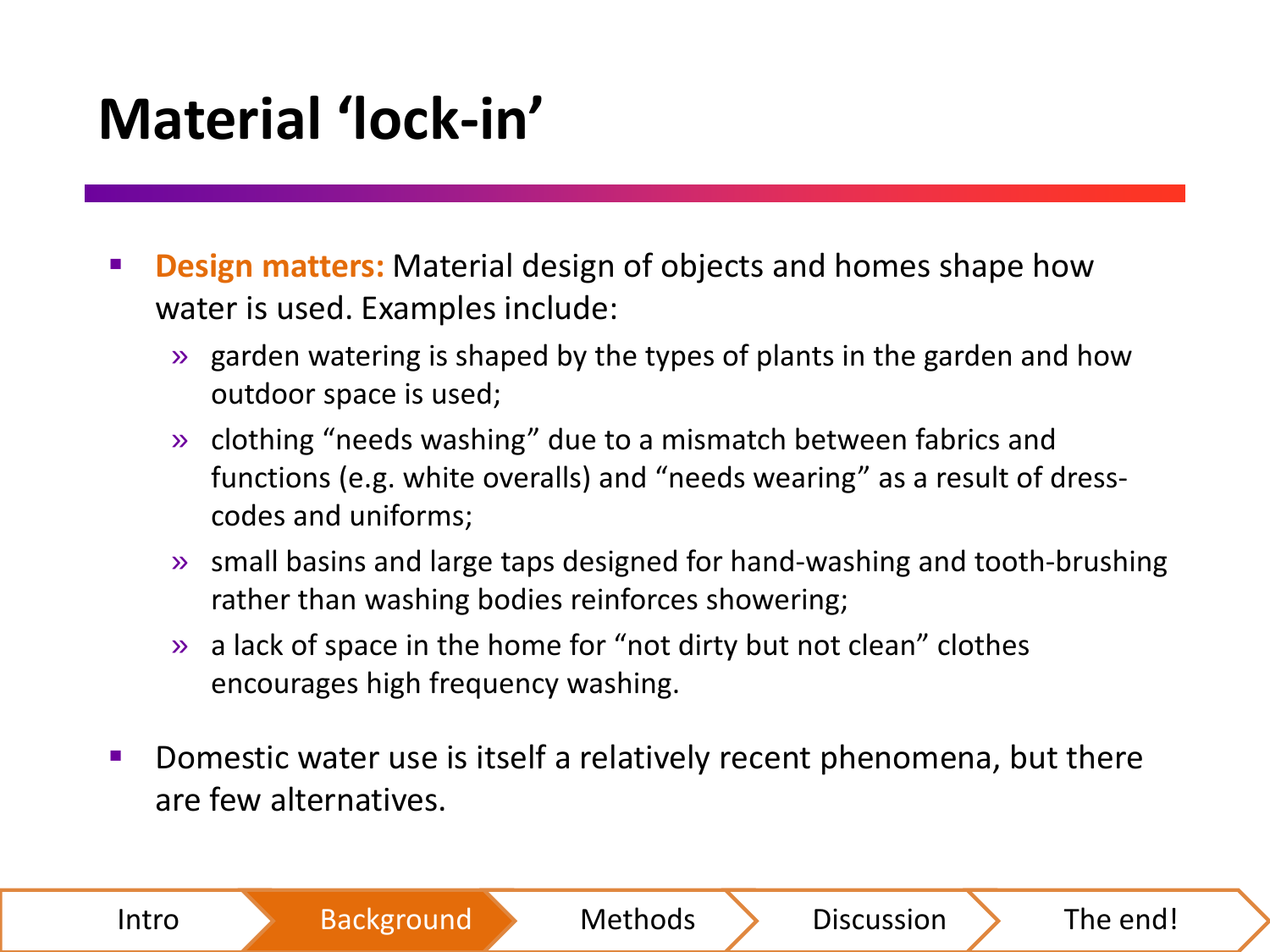#### **Collective elements are constantly changing**

The question is:

How might policy and management strategically alter the direction of change so as to reduce domestic demand?

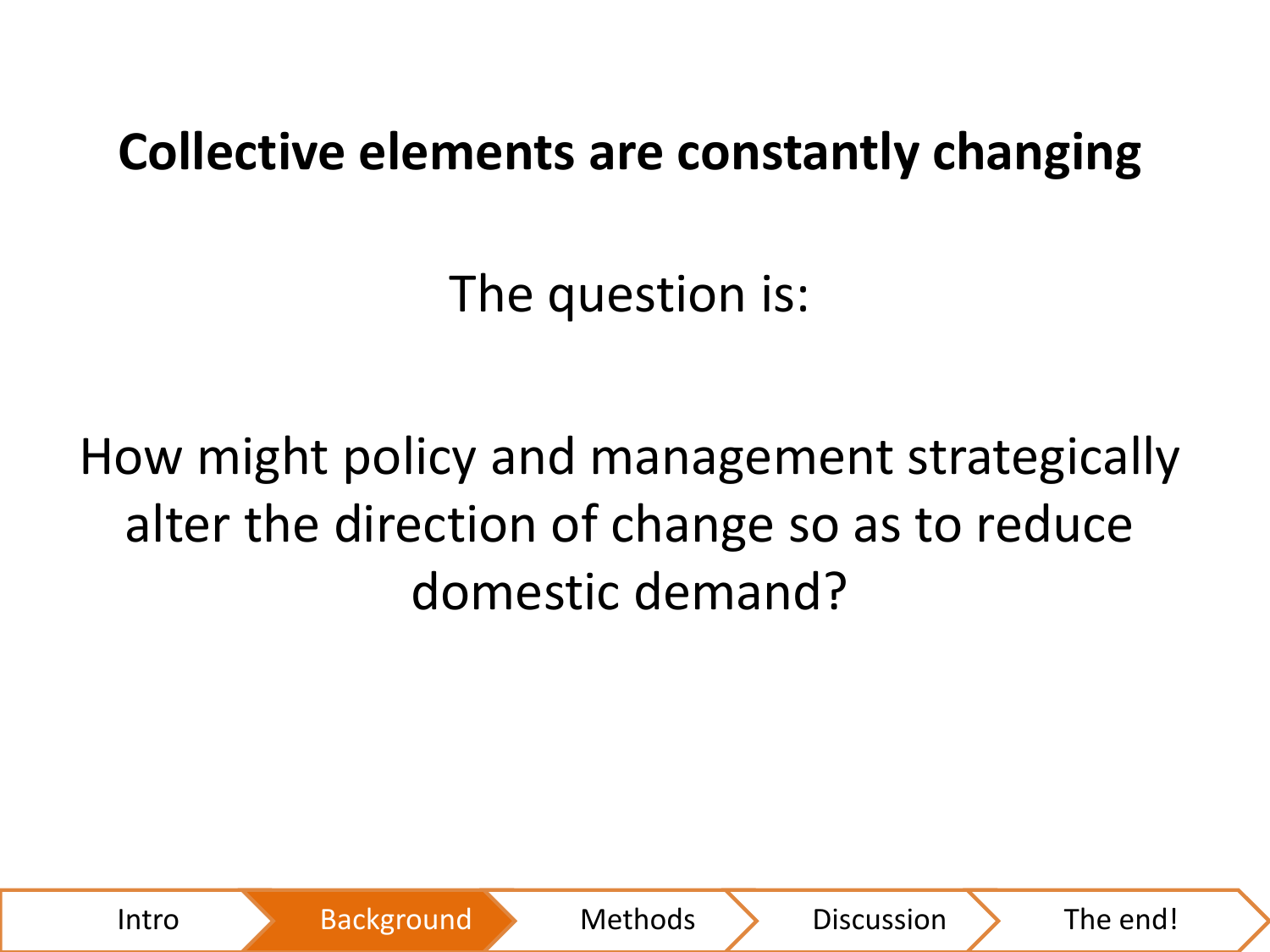#### **Reimagining water efficiency**

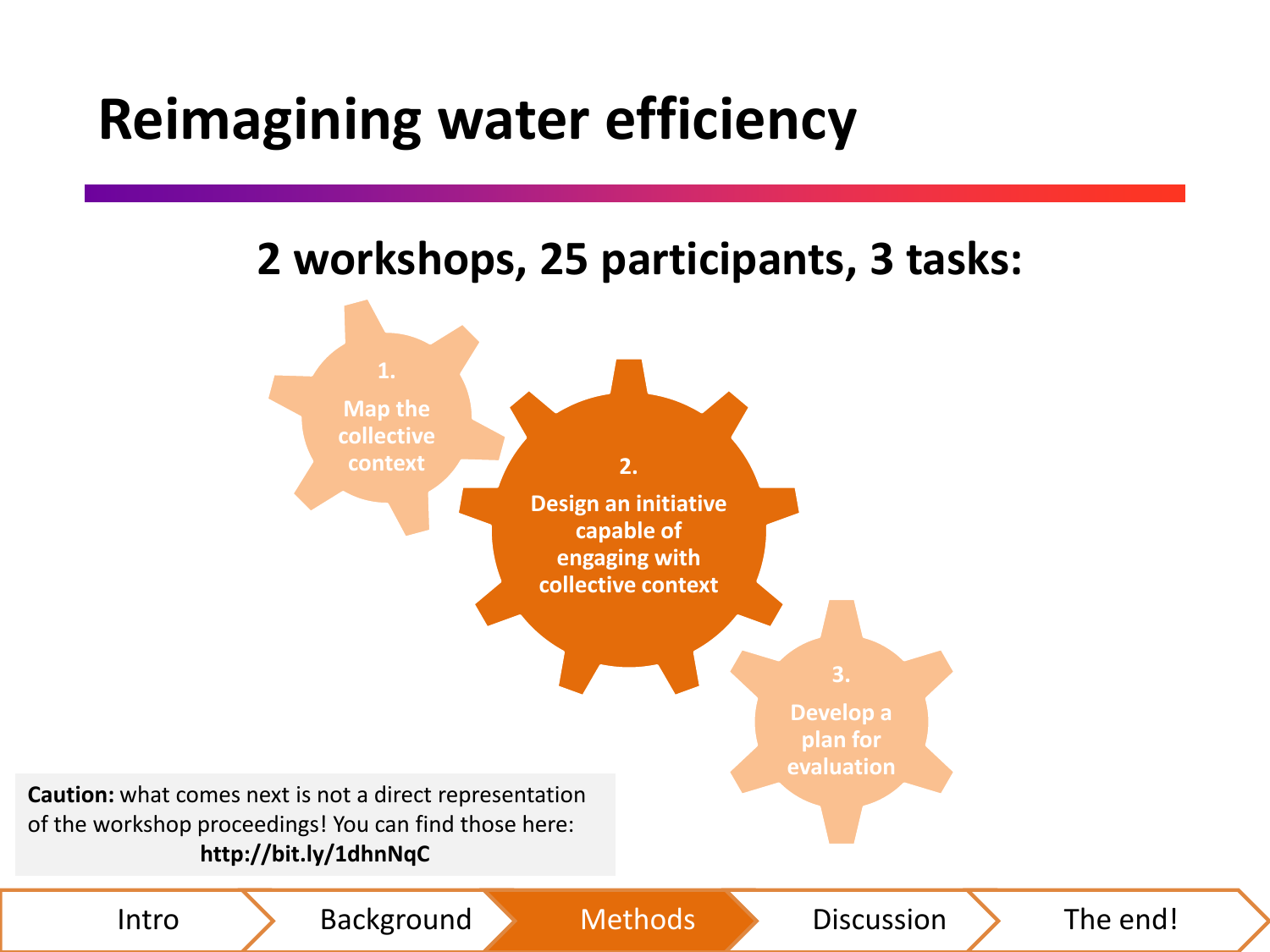## **Redesign**

The identification of problematic aspects of existing water use  $-$  e.g. appliances, homes, hairstyles, garden designs & dress codes – and their replacement with alternative less water-intensive alternatives

#### **Existing and possible activities:**

- Working with landscapers, garden centres, and the media to popularise alternative garden designs (e.g. incorporating less water-intensive ground covers and drought tolerant plants).
- Working with the health and beauty industry to design products and styles that enable less frequent hair washing (e.g. dry shampoos & up-do's)

Design happens all the time and - intentionally or not - has implications for how water is used. Redesigning is simply about understanding how design processes might proactively encourage less intensive patterns of water use.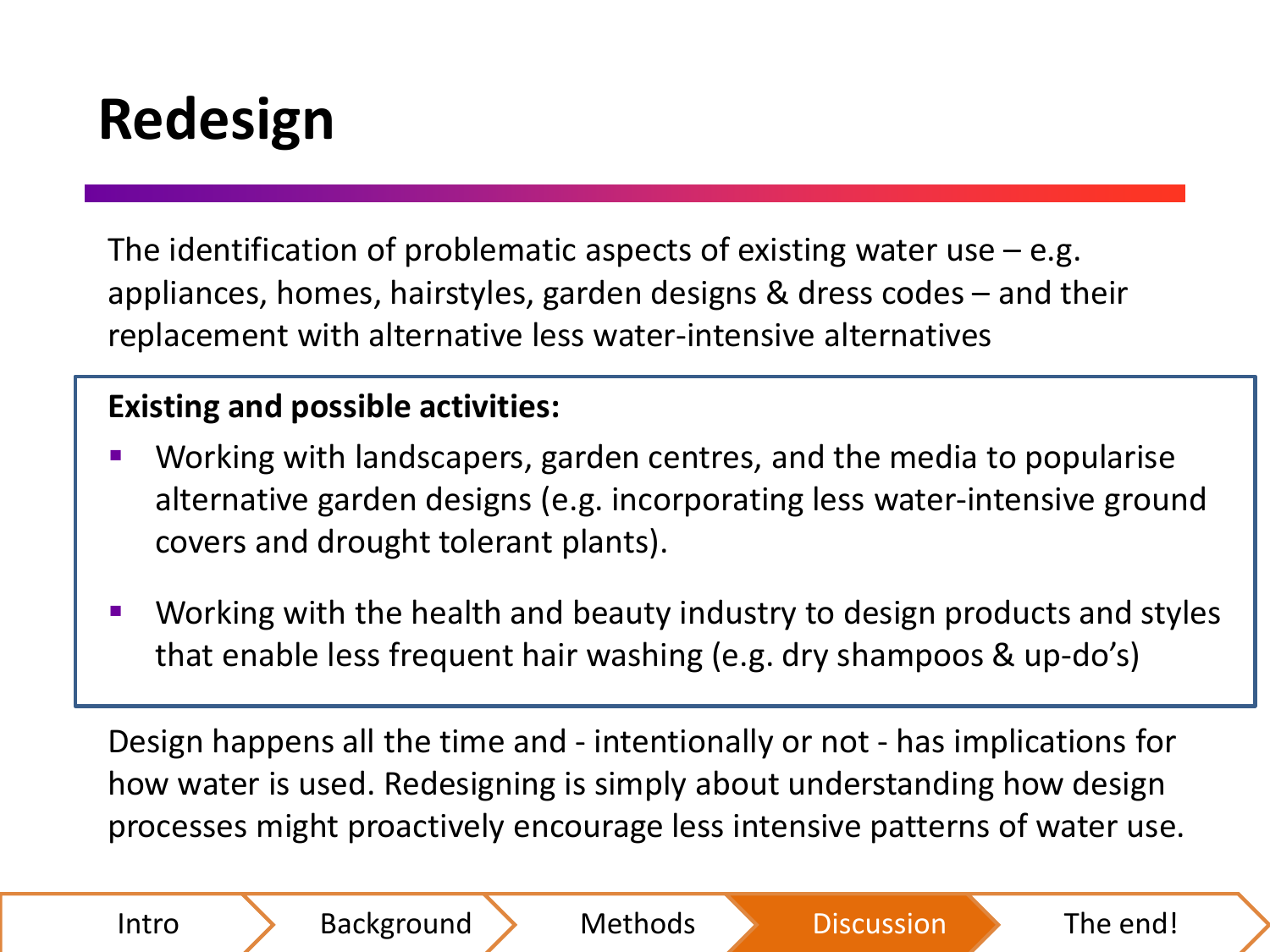#### **Reattune**

Enhancing social and cultural connections between water in the home and water in the river, and developing material systems that accentuate these.

#### **Existing and possible activities:**

- **Facilitating interactions between rivers and communities (e.g. through** alternative forms of entertainment or participatory conservation projects).
- Hands-on learning programmes to aid the renegotiation of expectations and develop new understandings and skills (e.g. open-home retrofitting / guided installation of decentralised supply systems).

The disconnection between water and society has a historical legacy, but it is preserved in modern systems of water supply, and current patterns of living in urban areas. There are technologies that might reduce this disconnection – particularly decentralised systems – but also important social aspects involved in establishing the sensitivities that allow this connection to effect water use.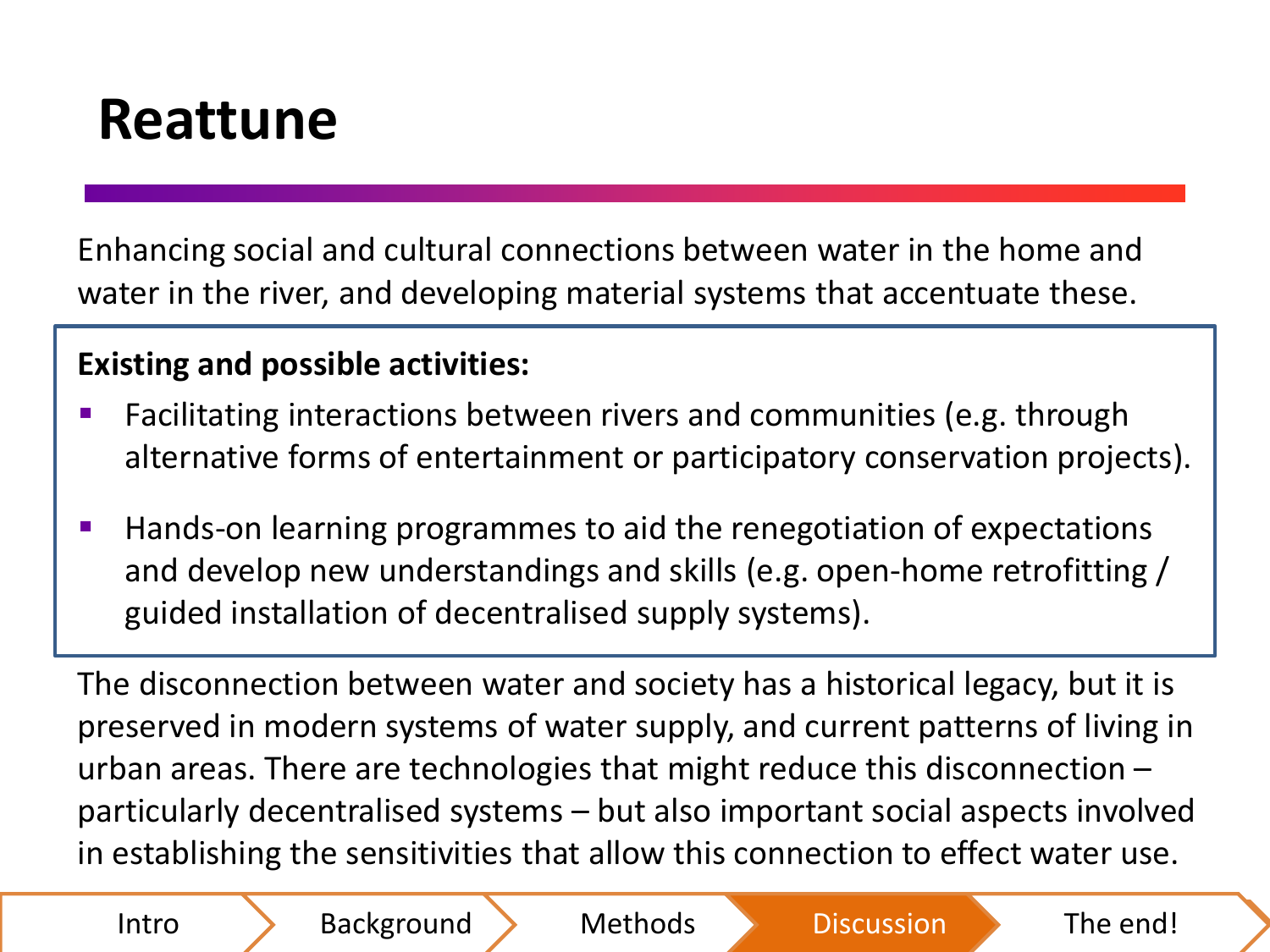#### **Relocate**

Challenge the 'domestic' in domestic water use by reconfiguring water services so as to unlock routines and maximise potential for large-scale water efficiency measures.

#### **Existing and possible activities**

- Commercial car-washes
- Workplace with employers to popularise workplace laundry services (e.g. Berendsen currently service uniformed industries throughout the UK)
- $\blacksquare$  Re popularise communal gardens
- The service sector is changing rapidly, with existing businesses stepping into new arenas and new entrants shaking things up (e.g. Uber, AirBnB). The question is how might changes to water services benefit demand management?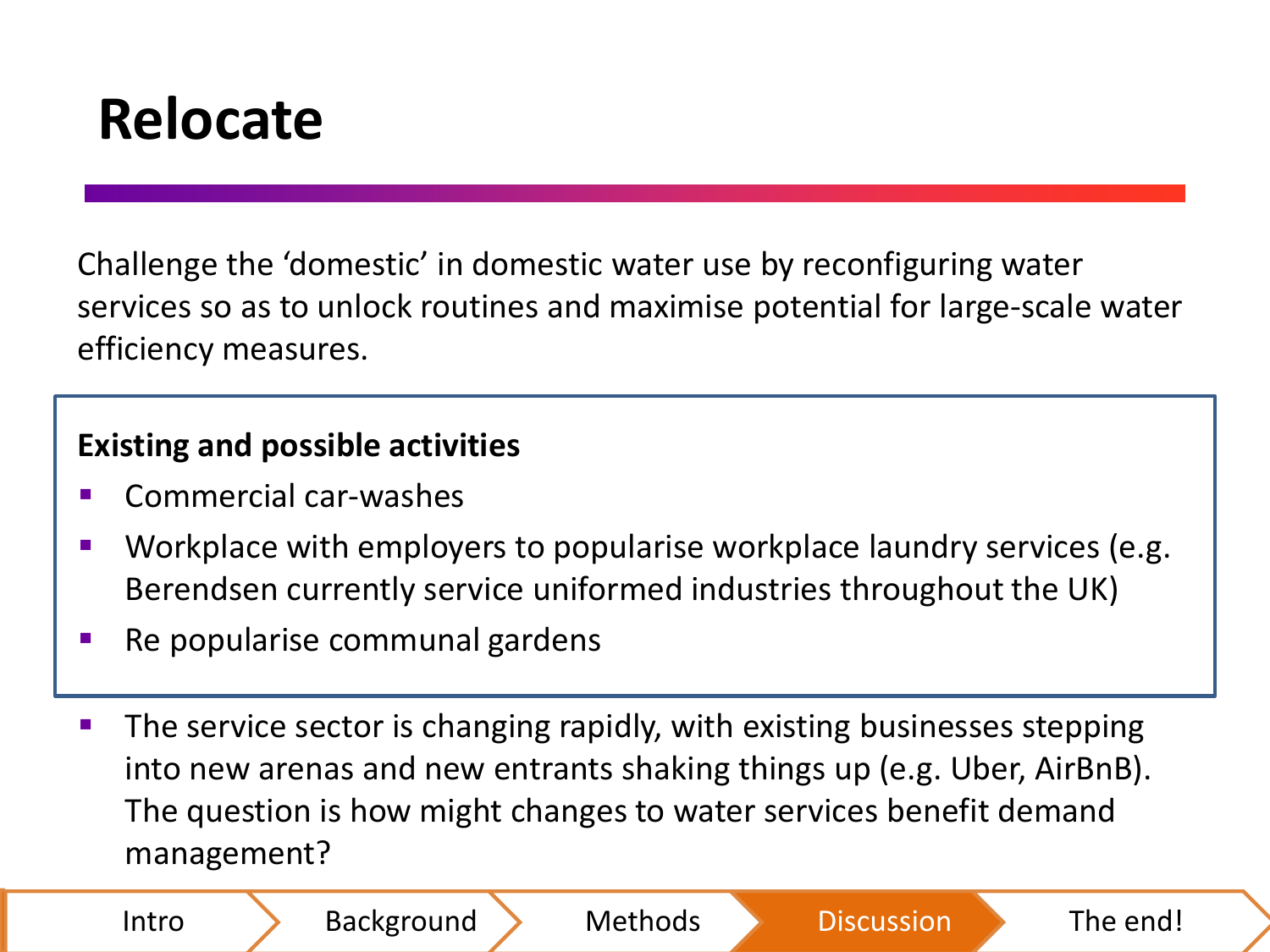## **Conclusion**

- **Aim to make new versions of normality** by reconfiguring the social, cultural and material context of water use.
- **No guarantees** but following these lines of intervention it at least seems less likely that current patterns of water use will continue.
- **Deeply collaborative** poly-centric governance structures that push agency and responsibility beyond water companies and their consumers to consider how a wide web of professions are involved – intentionally or  $not$  – in shaping water use.
- **The workshops create a space for creative discussion** that encourages invention and open-ended discussion regarding what future intervention might look like and how they might be achieved.

Intro Background Methods Discussion The end!